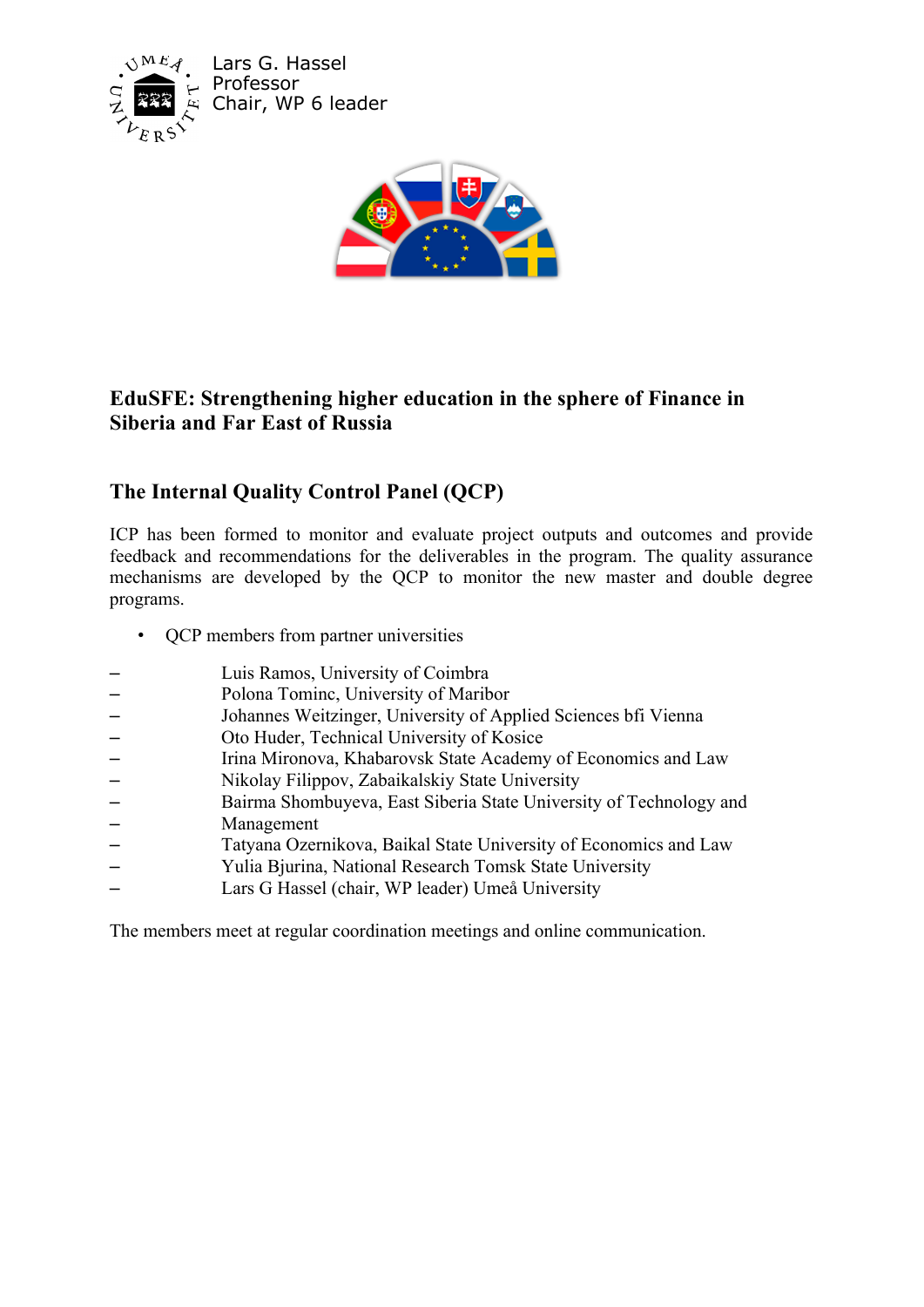

Lars G. Hassel Professor Chair, WP 6 leader



# **The External Advisory Board (EAB**)

The EAB monitors key deliverables and provides recommendations for potential improvements. An assessment of program syllabus is done in August 2016.

The EAB has members from HEI and labour market representatives from the regions of Russian partner universities and the UK.

## **Khabarovsk State University of Economics and Law**

Chyornaya, Stepanida Mikhailovna (Vice-Director of Financial Department of Khabarovsk city district administration) - stepanida chernaya@mail.ru;

Barchukov, Aleksey Valerevich (Doctor of Economics, Professor at Finance and Accounting Department, Far Eastern State Transport University) - barchukov alex@mail.ru.

#### **East Siberia State University of Technology and Management**

Stepanov, Nikolay Ivanovich - Branch Manager of the National Bank of Republic of Buryatia, Central Bank of Russia, e-mail: st55555@mail.ru

Gyrgenova, Bairma Sergeevna - Acting Head of the Science and Higher Education Department of Ministry of Education and Science of Republic of Buryatia, e-mail: nauka-bur@mail.ru

#### **Zabaikalskiy State University**

Vigandt, Lilia S., Doctor of Economics, professor, Department of Accounting, analysis and auditing, Transbaikal Institute of Railroad Transportation, e-mail: eibu@list.ru

Greshilov, Evgeny A., Regional CEO, Chita branch of Promsvyazbank (PLC); e-mail: greshilovea@chita.psbank.ru

#### **Baikal State University of Economics and Law**

Solskaya, Irina Yurievna, Doctor of Economics, Professor, Vice-Rector on International Relations and Supplementary Education, Irkutsk State Transport University, email: solskaya\_i@irgups.ru